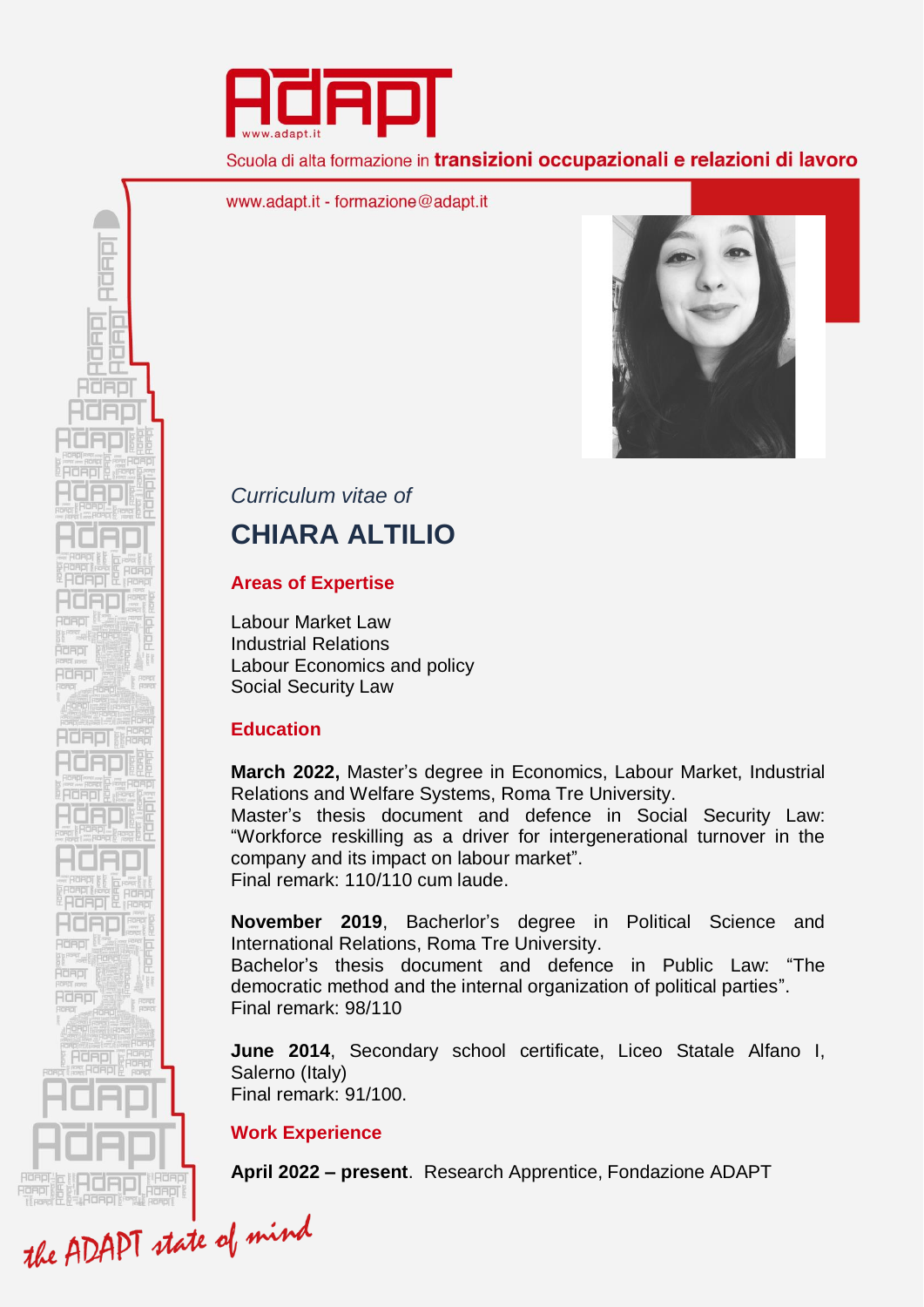#### Scuola di alta formazione in transizioni occupazionali e relazioni di lavoro

www.adapt.it - formazione@adapt.it

**February – December 2019.** "Collaborazione occasionale", Società Cooperative Culture, via Corso del Popolo 40, 30172, Venice (VE), Italy.

Among the activities:

RURIT

 $\frac{\square}{\square}$ Œ ìO Π Œ HORD

ROBOT Řand RORDI

**HdAPL&** 

2080 **ACROL ACAOL Adapi** 

**AdAp** 

- customer care at the Colosseum Archaeologicol Park;

- orientation and information to users at Tourist Information Points of Rome Municipality;

**October 2018 – June 2019.** Young Learner Assistant, British Council Institute Italy, via Ostiense 92, 00154, Rome (RM), Italy. Among the activities:

- assisting with classroom activities when required

- following child protection systems and procedures

- supervising break-time

- Assisting teachers and administative offices

- support for a safe environment for students in partners schools

**November 2018 – December 2018.** Part-time collaboration (scholarship winner), Office for students with disabilities and SLD of Roma Tre University, via Ostiense 133, 00154, Rome (RM), Italy. Among the activities:

- tutoring and supporting learning process;

- academic career support.

**April 2018 – October 2018.** Part-time collaboration (scholarship winner). Roma Tre University Center for the Study of Rome (CROMA), via Ostiense 139, 00154, Rome (RM), Italy.

Among the activities:

- library assistant at CEDOT;

- support for digitalization process.

**April 2017 – April 2018.** Part-time collaboration (scholarship winner)**.**  Sports Services Office of Roma Tre University, via Ostiense 149, 00154, Rome (RM), Italy.

Among the activities:

- organization of sportive events;

- office work.

**August 2012– September 2012.** Intership at CAREL Royan (FR).

PON: "L'école au coeur, partenariat éducation monde du travail". Among the activities:

- reception services;
- administative support;
- organization of events and recreative activities.

the ADAPT state of mind